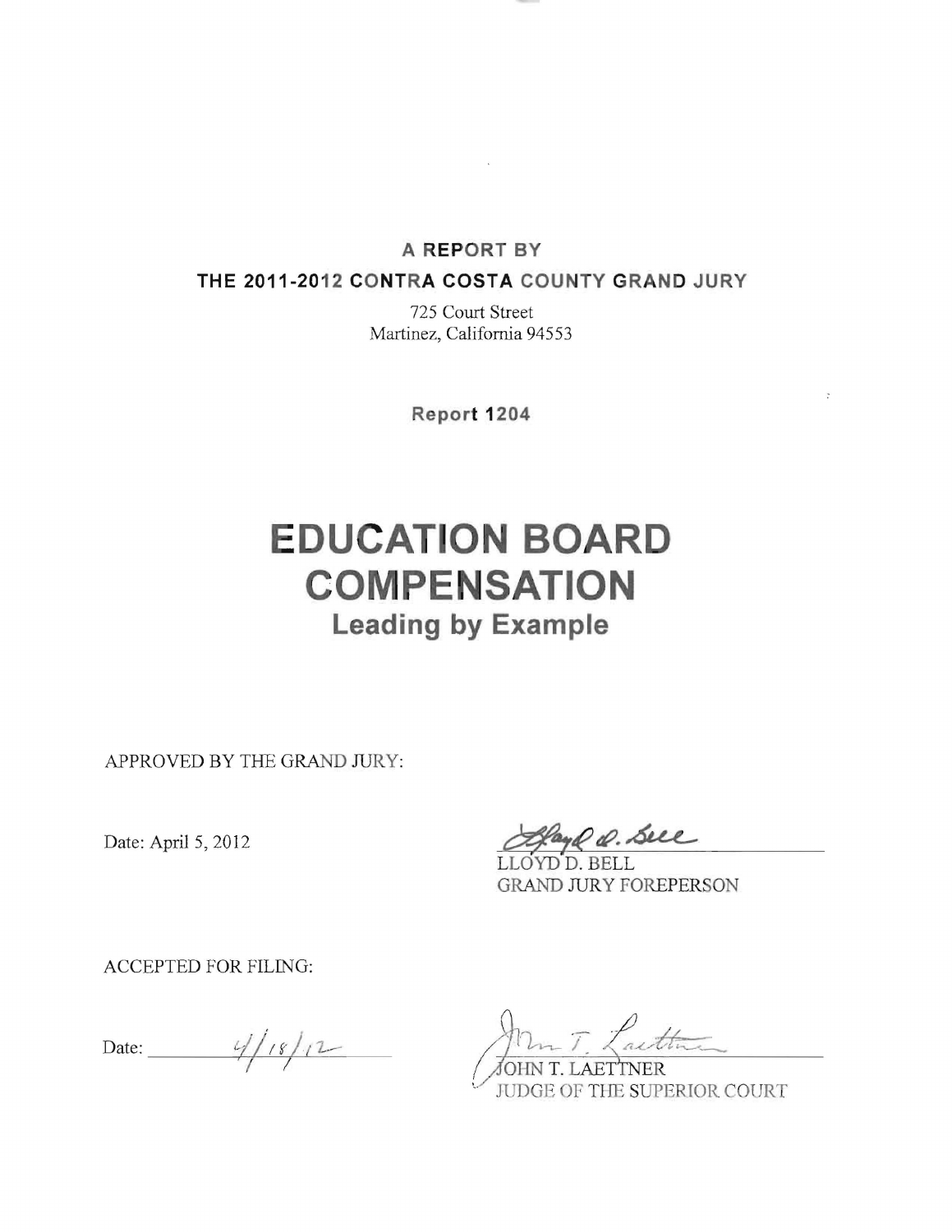Contact: Lloyd Bell Foreperson 925-957-5638

Contra Costa County Grand Jury Report 1204

# **EDUCATION BOARD COMPENSATION Leading by Example**

## **TO: Boards in Contra Costa County (see distribution list)**

## **SUMMARY**

It is a common perception that our elected education board members serve without compensation. As there are frequent exceptions, the Grand Jury decided that the public should be aware of the total compensation paid to our elected education board members. The Grand Jury is not questioning the legality of any individual's compensation, and neither condemns nor condones that compensation.

The Grand Jury recognizes the many education board members who offer their time and expertise for no or little compensation.

## **BACKGROUND**

Many of our public education districts are facing unprecedented financial challenges. For example, the County's largest kindergarten through 12th grade (K-12) district, Mt. Diablo Unified School District, has reduced staff levels and employee benefits, curtailed or eliminated programs in sports, music, and the arts, closed campuses, and increased headcount in classrooms. Since 2009, the Contra Costa Community College District has increased the per unit fee from \$20 to \$36, or by 80%.

The elected leaders who have been entrusted with these difficult financial decisions are compensated inconsistently. Many receive nothing, although individual compensation can exceed \$30,000.

The Grand Jury surveyed the 18 education districts in the County that support all or some of grades K-12 on the compensation for their board members. The Contra Costa Community College District and the Contra Costa Office of Education were also included in the survey. Each board has five elected members.

The Grand Jury sought information concerning dollar amounts for these total compensation components for fiscal year 2010 – 2011:

- Meeting compensation, fees, stipends, and allowances
- Health benefits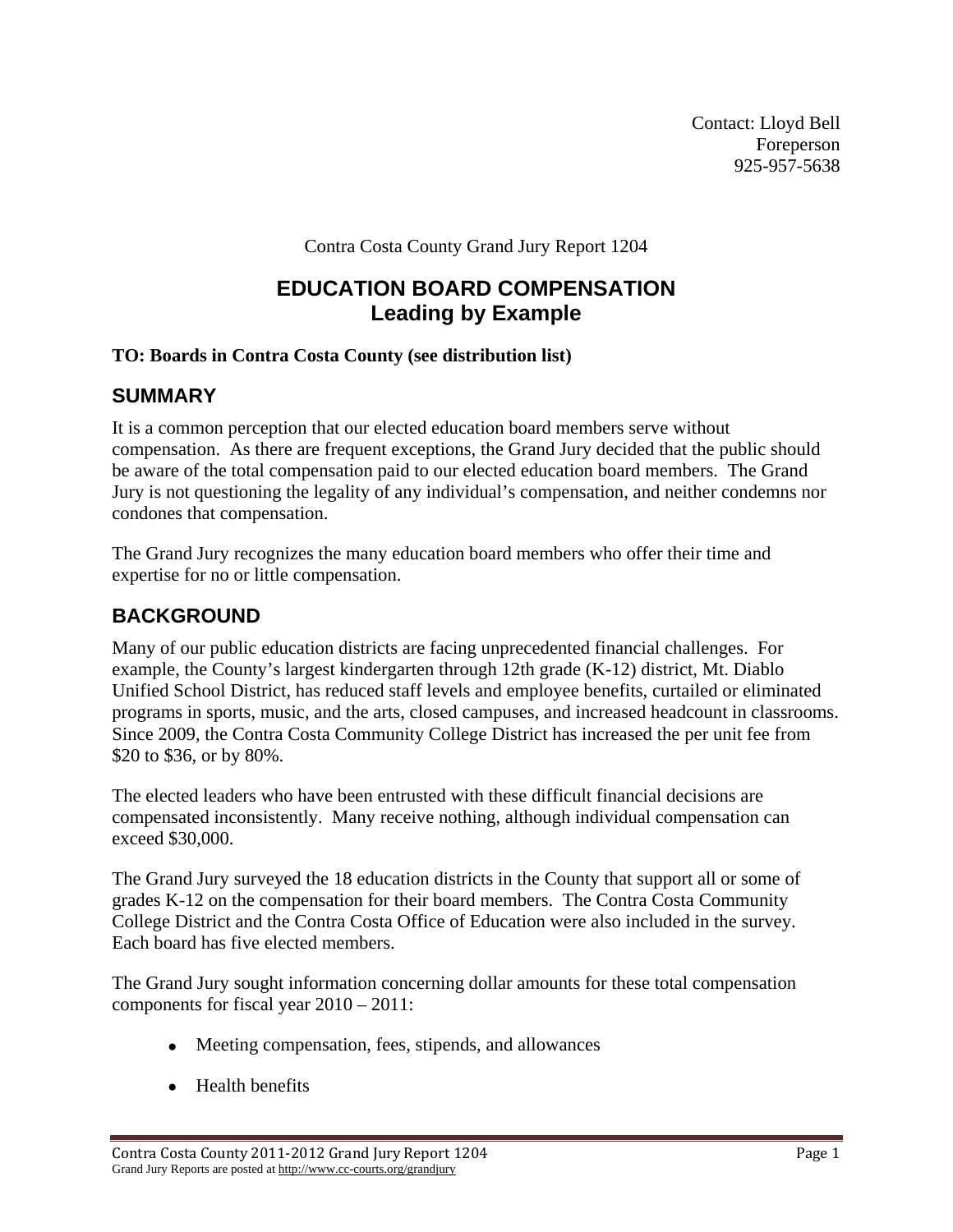- Life Insurance
- Employer paid retirement
- Other compensation

Additionally, the Grand Jury reviewed the amounts paid by the districts for travel, mileage and training for board members. Although those data were not included in the compensation totals, they are part of this report.

# **Total Compensation Variables**

Compensation ranges for primary and secondary school board members are set by State Education Code section 35120, based upon student average daily attendance the prior year. For example, a district with an average daily attendance of 200 students could pay a maximum of \$1,440 per year to each board member, for a total annual board expense of \$7,200. The table below shows compensation ranges:

| <b>Student Average</b><br>Daily Attendance>= | <b>Student Average</b><br><b>Daily Attendance&lt;</b> | <b>Individual</b><br><b>Monthly</b> | <b>Individual</b><br>Annual | <b>Board</b><br>Annual |
|----------------------------------------------|-------------------------------------------------------|-------------------------------------|-----------------------------|------------------------|
|                                              | 150                                                   | \$60                                | \$720                       | \$3,600                |
| 150                                          | 1,000                                                 | 120                                 | 1,440                       | 7,200                  |
| 1000                                         | 10,000                                                | 240                                 | 2,880                       | 14,400                 |
| 10,000                                       | 25,000                                                | 400                                 | 4,800                       | 24,000                 |
| 25,000                                       | 60,000                                                | 750                                 | 9,000                       | 45,000                 |

**Education Board Member Compensation Ranges For Primary and Secondary Schools** 

Compensation ranges for college districts are set by State Education Code section 72024, based upon full-time equivalent students (FTES) the prior year. Contra Costa Community College District's FTES count is around 30,000, which entitles each board member to receive \$750 per month.

Compensation ranges for County Boards of Education are set by State Education Code sections 1090 and 1205, based upon student average daily attendance for the entire county the prior year. Contra Costa County's total average daily attendance of around 156,000 students entitles each board member to receive \$400 per month.

Variation in total compensation is determined by:

- 1. Student average daily attendance, or FTES count, for the prior school year, which dictates maximum allowable meeting compensation.
- 2. Number of meetings each board member attends.
- 3. Whether the board has elected to increase individual board member compensation 5% above the base compensation range, as provided by statute.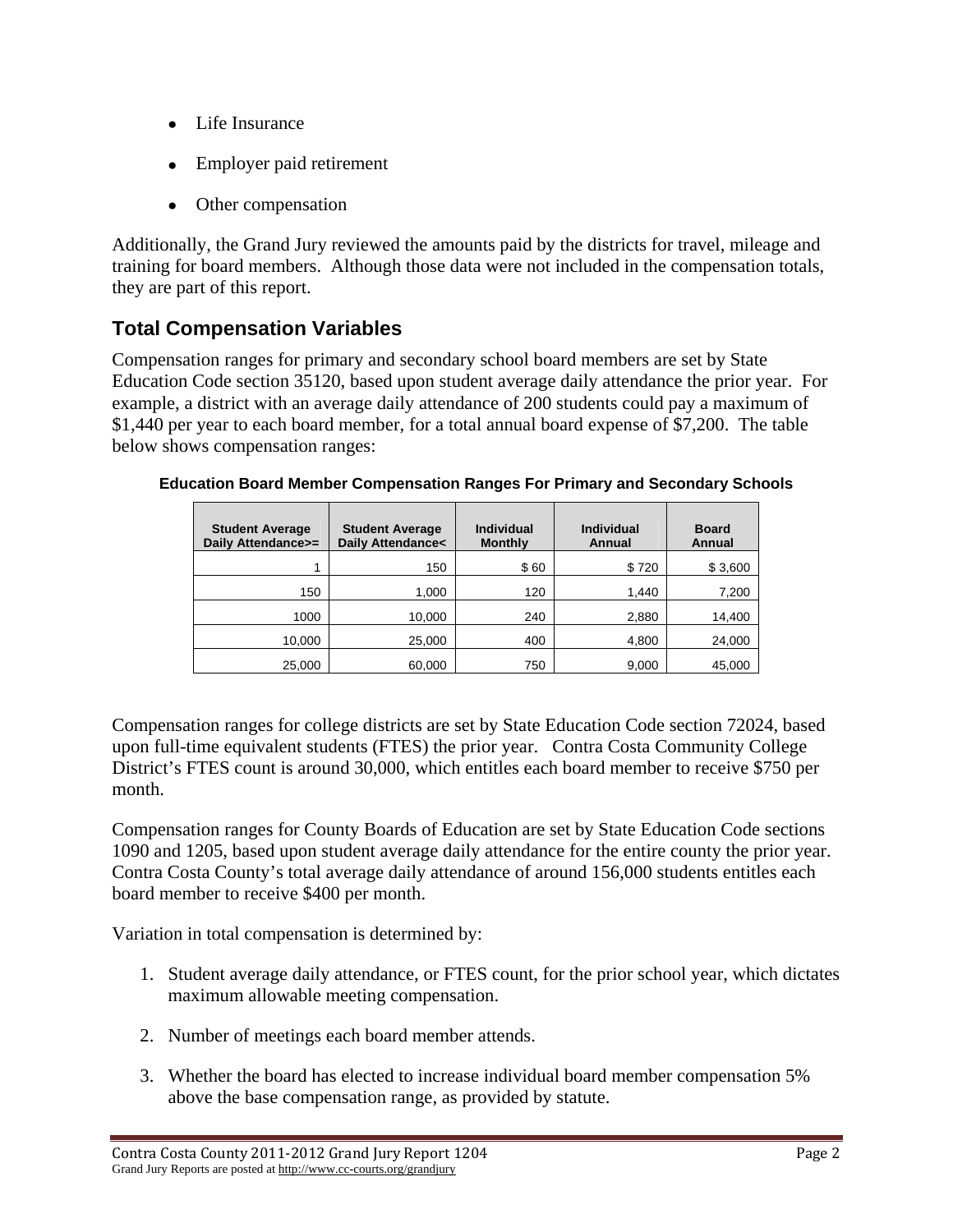- 4. Number of board members accepting compensation for his or her services.
- 5. Types of benefits offered to board members, such as health coverage, life insurance, or retirement benefits.

The following tables show compensation data for the education boards in Contra Costa County for fiscal year 2010-2011.

|                                           | <b>Meeting</b><br>Comp | <b>Health</b><br>Care | <b>Retirement</b>   | Life<br><b>Insurance</b><br>and Other | <b>Total</b><br><b>Board</b><br>Comp | Travel /<br>Training/<br>Other |
|-------------------------------------------|------------------------|-----------------------|---------------------|---------------------------------------|--------------------------------------|--------------------------------|
| Acalanes Union High School District       | \$0                    | \$0                   | \$0                 | \$0                                   | \$0                                  | \$650                          |
| <b>Byron Union School District</b>        | $\Omega$               | 0                     | $\Omega$            | 0                                     | 0                                    | 8,067                          |
| Canyon School District                    | $\Omega$               | 0                     | $\Omega$            | 0                                     | 0                                    | 0                              |
| Lafayette School District                 | $\mathbf 0$            | 0                     | 0                   | 0                                     | 0                                    | 2,735                          |
| Moraga School District                    | $\Omega$               | 0                     | $\Omega$            | 0                                     | 0                                    | 2,440                          |
| Orinda Union School District              | $\Omega$               | 0                     | 0                   | 0                                     | 0                                    | 2,195                          |
| Knightsen Elementary School District      | $\Omega$               | 9,326                 | $\Omega$            | 0                                     | 9,326                                | 0                              |
| <b>Martinez Unified School District</b>   | 14,400                 | 0                     | 0                   | 0                                     | 14,400                               | 0                              |
| John Swett Unified School District        | 14,400                 | 0                     | $\Omega$            | 0                                     | 14,400                               | 3,638                          |
| <b>Pittsburg Unified School District</b>  | 14,280                 | 0                     | 0                   | 480                                   | 14,760                               | 5,305                          |
| Oakley Union Elementary                   | 15,142                 | 0                     | $\Omega$            | 0                                     | 15,142                               | 0                              |
| Liberty Union High School District        | 15,420                 | 0                     | $\Omega$            | 0                                     | 15,420                               | 5,545                          |
| San Ramon Valley Unified School District  | 19,200                 | 0                     | $\Omega$            | 0                                     | 19,200                               | 255                            |
| <b>Brentwood Union School District</b>    | 14.400                 | 15,141                | $\Omega$            | 0                                     | 29.541                               | 1,951                          |
| <b>Walnut Creek School District</b>       | 14,400                 | 18,258                | 84                  | 1,236                                 | 33,978                               | 4,224                          |
| <b>Antioch Unified School District</b>    | 24,800                 | 22,184                | $\mathbf 0$         | 127                                   | 47,111                               | 1,378                          |
| Contra Costa Office of Education          | 26,019                 | 30,008                | $\Omega$            | 0                                     | 56,027                               | 4,360                          |
| West Contra Costa Unified School District | 43,961                 | $36,541^2$            | 0                   | $6,000^{3}$                           | 86,502                               | 3,002                          |
| Mt. Diablo Unified School District        | 44,454                 | 48,035                | 0                   | 0                                     | 92,489                               | 3,874                          |
| Contra Costa Community College District   | 41,300                 | 52,310                | $\mathbf{0}$        | 322                                   | 93.932                               | 2,401                          |
| <b>Totals</b>                             | \$302,176              | \$231,803             | \$84                | \$8,165                               | \$542,228                            | \$52,020                       |
| Averages<br>$\blacksquare$                | \$15,109               | \$11,590              | \$4<br>$\mathbf{r}$ | \$408                                 | \$27,111                             | \$2,601                        |

#### **Total Board Compensation Components FY2010-11**

Sorted by ascending Total Board Comp

 Reimbursed expenses that are not included in the compensation totals. These expenses include travel, mileage, training, seminars, conferences, and miscellaneous reimbursed items such as the cost of award dinner attendance.

 Includes cash in lieu of health care coverage. 3

Expense allowances.

## **Education Board Benefits for fiscal year 2010-2011:**

 **Board members from the following six school districts received no compensation**: Acalanes Union High School District, Byron Union School District, Canyon School District, Lafayette School District, Moraga School District, and Orinda Union School District.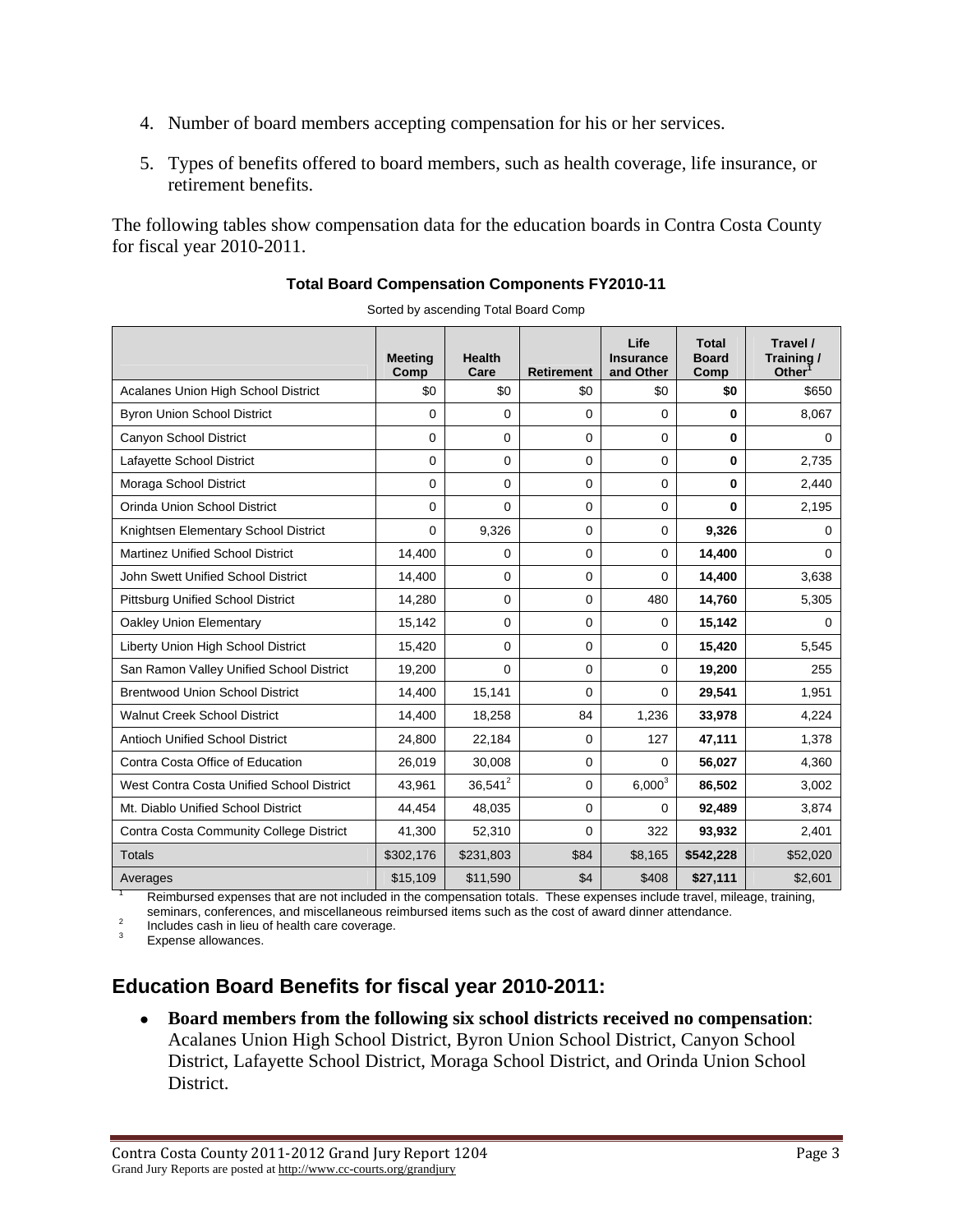- Health Care
	- o **Board members from the following twelve school districts did not receive health care benefits:** Acalanes Union High School District, Byron Union School District, Canyon School District, John Swett Unified School District, Lafayette School District, Liberty Union High School District, Martinez Unified School District, Moraga School District, Oakley Union Elementary, Orinda Union School District, Pittsburg Unified School District, and San Ramon Valley Unified School District.
	- o **Board members of eight education districts were offered health care benefits, although some members of those boards declined coverage:** Antioch Unified School District, Brentwood Union School District, Contra Costa Community College District, Contra Costa Office of Education, Knightsen Elementary School District, Mt. Diablo Unified School District, Walnut Creek School District, and West Contra Costa Unified School District.
		- The average total cost of health care benefits per entire board was \$11,590. But for the eight boards that offer health care benefits, the average cost for each board was \$28,975.
		- The highest health care benefit total for an entire board was \$52,310, for the Contra Costa Community College District.
- Life Insurance
	- o **Board members of four districts received life insurance coverage**: Antioch Unified School District, Contra Costa Community College District, Pittsburg Unified School District, and Walnut Creek School District.
- One board member of the Contra Costa Community College District was reported to be eligible for a retirement health plan based on that member's service on the board.
- One board member of the Walnut Creek School District was reported as receiving a retirement plan payment of \$84 for the fiscal year, based on that member's service on the board.
- Reimbursement for travel, mileage, and training is not compensation. However, there is considerable variation from the board average of \$2,601, with Byron Union School District expending the most for reimbursements at \$8,067.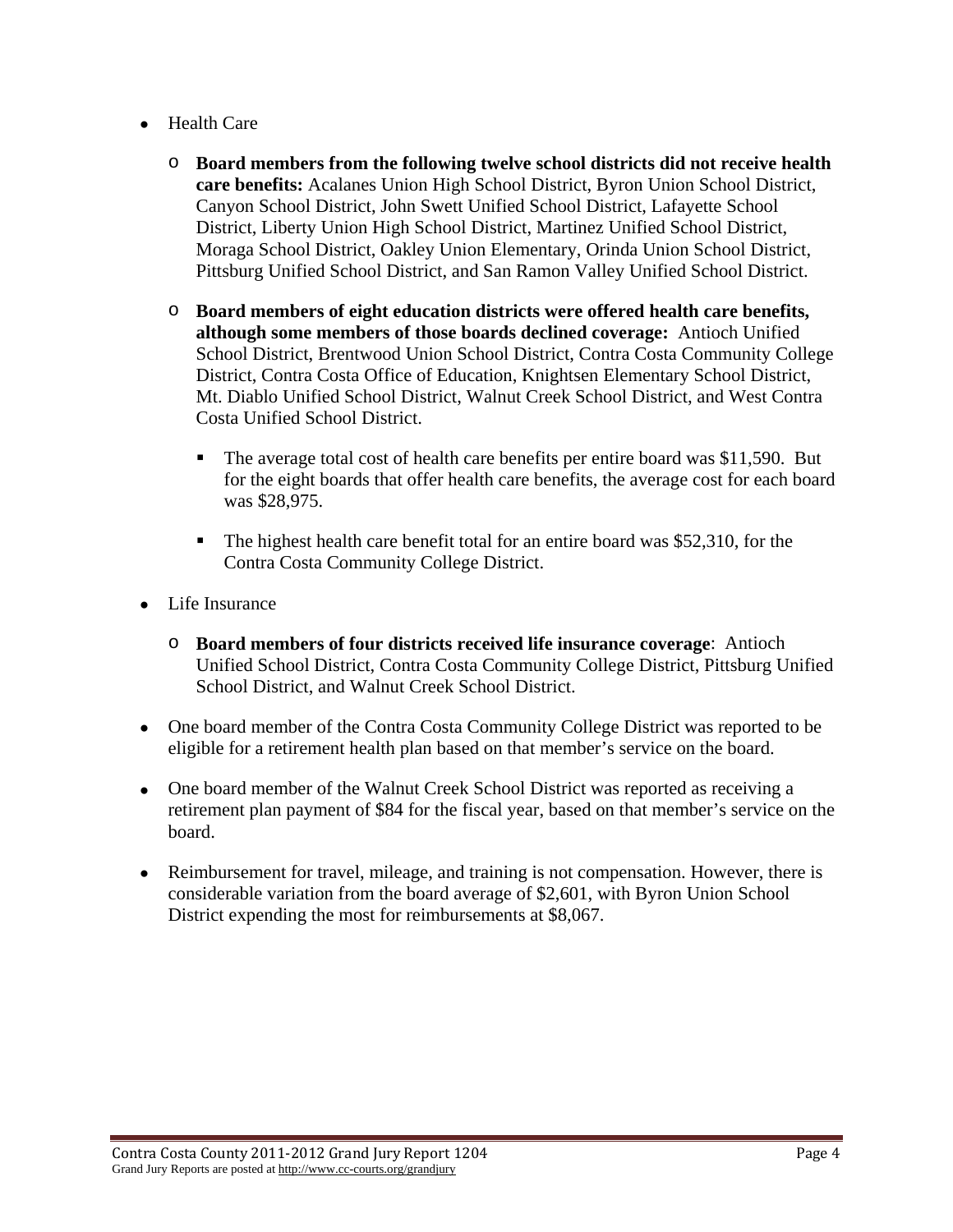#### **Board Compensation Analysis FY2010-11**

Sorted by ascending Total Board Comp

|                                                     | <b>Total Board</b><br>Comp | Avg<br><b>Individual</b><br><b>Total Comp</b> | <b>Highest</b><br><b>Individual</b><br><b>Total Comp</b> | <b>Highest</b><br><b>Individual</b><br><b>Health</b><br><b>Benefit</b> | <b>Avg Daily</b><br><b>Attendance</b> | <b>Board</b><br><b>Cost Per</b><br><b>Student</b> |
|-----------------------------------------------------|----------------------------|-----------------------------------------------|----------------------------------------------------------|------------------------------------------------------------------------|---------------------------------------|---------------------------------------------------|
| Acalanes Union High School District                 | \$0                        | \$0                                           | \$0                                                      | \$0                                                                    | 5,413                                 | \$0.00                                            |
| <b>Byron Union School District</b>                  | $\Omega$                   | 0                                             | $\Omega$                                                 | $\Omega$                                                               | 1,625                                 | 0.00                                              |
| Canyon School District                              | 0                          | $\mathbf 0$                                   | $\mathbf 0$                                              | 0                                                                      | 66                                    | 0.00                                              |
| Lafayette School District                           | $\Omega$                   | 0                                             | $\Omega$                                                 | $\Omega$                                                               | 3,101                                 | 0.00                                              |
| Moraga School District                              | $\Omega$                   | $\Omega$                                      | $\Omega$                                                 | $\Omega$                                                               | 1,677                                 | 0.00                                              |
| Orinda Union School District                        | $\overline{0}$             | $\Omega$                                      | $\Omega$                                                 | $\Omega$                                                               | 2,375                                 | 0.00                                              |
| Knightsen Elementary School District                | 9,326                      | 1,865                                         | 8,060                                                    | 8,060                                                                  | 477                                   | 19.55                                             |
| John Swett Unified School District                  | 14,400                     | 2,880                                         | 2,880                                                    | 0                                                                      | 1,548                                 | 9.30                                              |
| <b>Martinez Unified School District</b>             | 14,400                     | 2,880                                         | 2,880                                                    | 0                                                                      | 3,804                                 | 3.79                                              |
| <b>Pittsburg Unified School District</b>            | 14,760                     | 2,952                                         | 3,890                                                    | 0                                                                      | 9,034                                 | 1.63                                              |
| <b>Oakley Union Elementary</b>                      | 15,142                     | 3,028                                         | 3.890                                                    | $\Omega$                                                               | 4,445                                 | 3.41                                              |
| Liberty Union High School District                  | 15,420                     | 3,084                                         | 3,084                                                    | 0                                                                      | 6,768                                 | 2.28                                              |
| San Ramon Valley Unified School<br><b>District</b>  | 19,200                     | 3,840                                         | 4,800                                                    | $\Omega$                                                               | 27,072                                | 0.71                                              |
| <b>Brentwood Union School District</b>              | 29,541                     | 5,908                                         | 9,631                                                    | 6,751                                                                  | 7,968                                 | 3.71                                              |
| <b>Walnut Creek School District</b>                 | 33,978                     | 6,796                                         | 8,839                                                    | 5,712                                                                  | 3,186                                 | 10.66                                             |
| <b>Antioch Unified School District</b>              | 47,111                     | 9,422                                         | 10,425                                                   | 8,000                                                                  | 17,778                                | 2.65                                              |
| Contra Costa Office of Education                    | 56,027                     | 11,205                                        | 18,021                                                   | 12,729                                                                 | 156,2084                              | 0.36                                              |
| West Contra Costa Unified School<br><b>District</b> | 86,502                     | 17,300                                        | 22,804                                                   | 12,812                                                                 | 27,393                                | 3.16                                              |
| Mt. Diablo Unified School District                  | 92,489                     | 18,498                                        | 24,541                                                   | 15,937                                                                 | 32,293                                | 2.86                                              |
| Contra Costa Community College<br><b>District</b>   | 93,932                     | 18,786                                        | 32,343                                                   | 23,857                                                                 | 30,585                                | 3.07                                              |
| <b>Totals</b>                                       | \$542,228                  | \$108,446                                     |                                                          |                                                                        | 184,267                               | \$2.94                                            |
| Averages                                            | \$27,111                   | \$5,422                                       |                                                          |                                                                        | 9,213                                 | \$2.94                                            |

 This is the total average daily attendance for the County's K-12 students, which determines board compensation. The enrollment at the Office of Education's schools is 1,285. Using that number, the Board Cost per Student is \$72.32.

 Full Time Equivalent Students (FTES), which determines board compensation, as many community college students are part time. Student enrollment is 39,053. Using that number, the Board Cost Per Student is \$2.41

The above table analyzing Board Compensation for fiscal year 2010-2011 shows the following:

- The average total compensation for an entire board was \$27,111.
- The average total compensation per individual board member was \$5,422.
- The lowest total compensation for an individual board member was \$0. The highest total compensation for an individual board member was \$32,343.
- The average cost of board compensation per student was \$2.94. The highest cost per student was \$19.55 for the Knightsen Elementary School District.
- Averages can mask considerable spreads between the lowest and highest compensated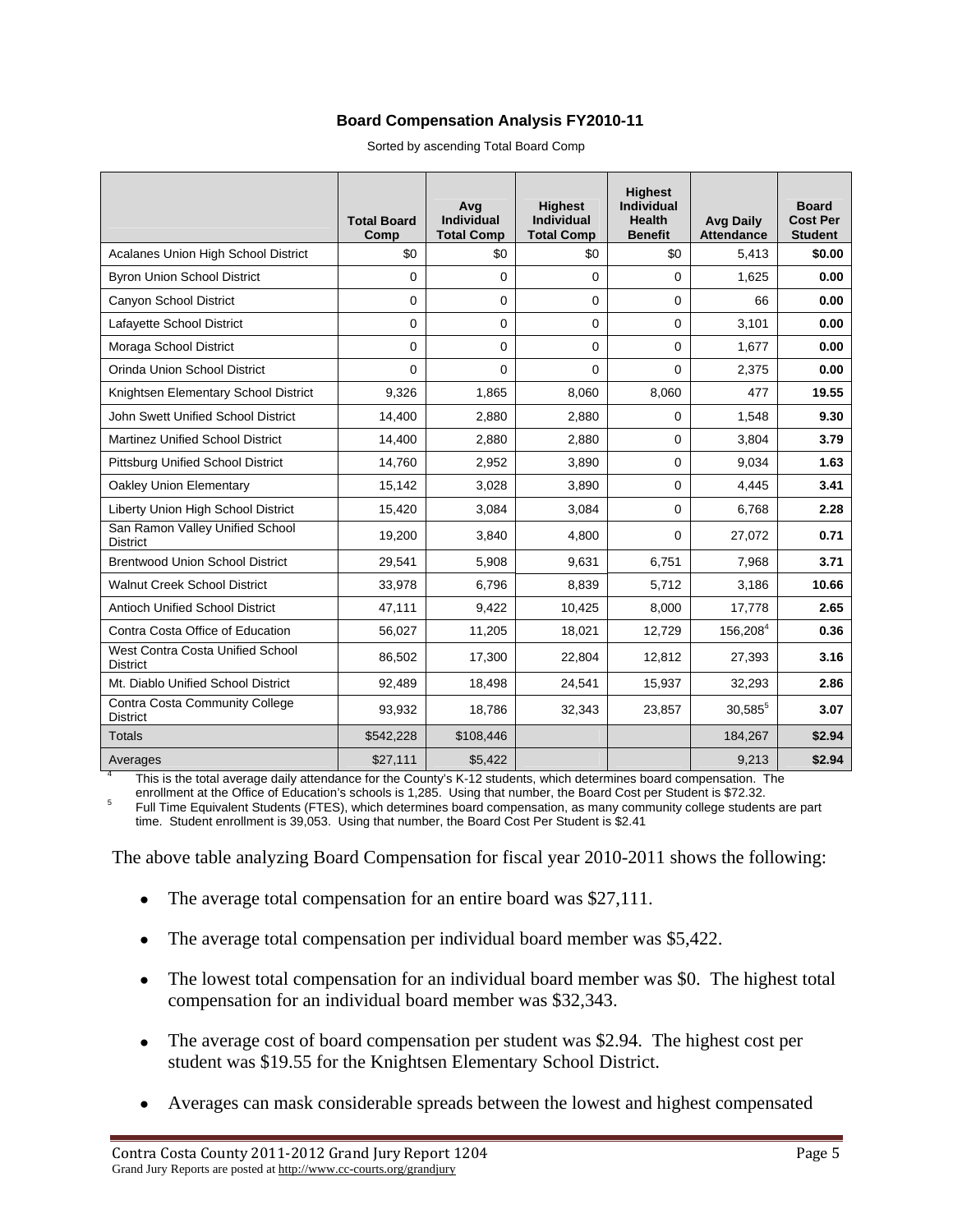members of the same board. For example:

- o In the Knightsen Elementary School District, the average individual compensation was \$1,865; the highest compensated member received \$8,060.
- o In the Contra Costa Office of Education, the average individual compensation was \$11,205; the highest compensated member received \$18,201.
- o In the Contra Costa Community College District, the average individual compensation was \$18,786; the highest compensated member received \$32,343.

## **FINDINGS**

- 1. The cost of total board compensation can be a significant expense to districts facing financial challenges.
- 2. Travel, mileage, training and other reimbursed expenditures are not a direct form of compensation, but can be a significant expense to districts facing financial challenges.
- 3. Health care benefits, or cash in lieu of health care, can be the costliest compensation component.

## **RECOMMENDATIONS**

- 1. All education districts should consider conducting an annual public review of the total compensation provided to their board members and address whether changes in compensation are warranted. The review should include a detailed breakdown of all components of that compensation, including meeting compensation, fees, stipends, allowances, health care or cash in lieu of health care, life insurance, employer-paid retirement plans, other post-retirement benefits, technology equipment and services, and any other form of compensation.
- 2. As part of the public annual review discussed in Recommendation 1, all districts should consider reviewing their board travel, mileage, training and other reimbursed expenses to verify that they were necessary.
- 3. As part of the public annual review discussed in Recommendation 1, districts that provide health care benefits should consider whether it is appropriate to provide such benefits to their elected board members.

# **REQUIRED RESPONSES**

## **Findings and Recommendations**

| <b>Acalanes Union High School District</b> | 1.2     |
|--------------------------------------------|---------|
| <b>Antioch Unified School District</b>     | 1, 2, 3 |
| <b>Brentwood Union School District</b>     | 1, 2, 3 |
| <b>Byron Union School District</b>         | 1.2     |
| Canyon School District                     | 1.2     |
|                                            |         |